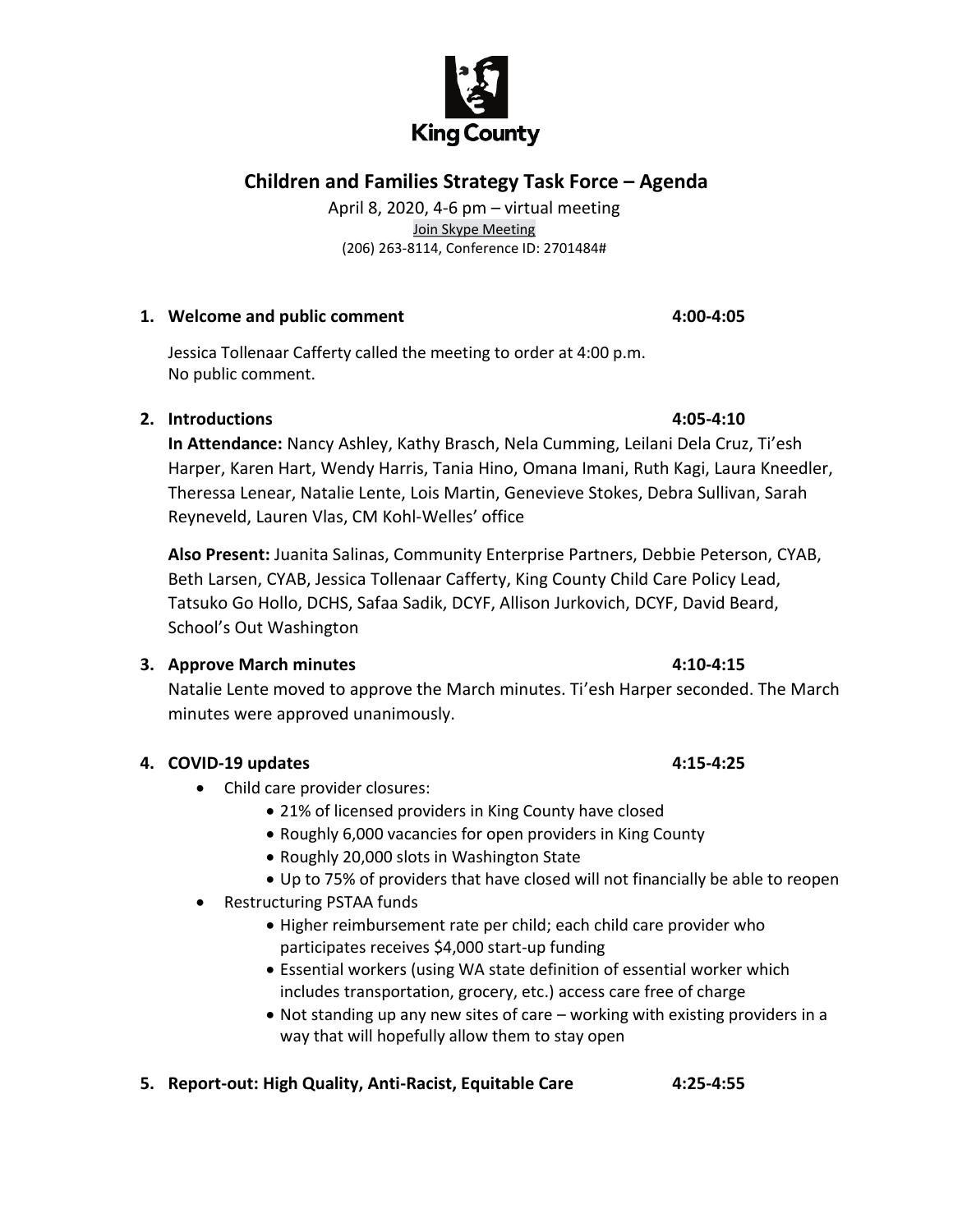

Members:

- Ti'esh Harper, Chair
- Omana Imani
- Theressa Lenear
- Debra Ren-Etta Sullivan
- Paula Steinke
- Genevieve Stokes

Process:

- Clear on the challenges: who is impacted by racial equity? How?
- What are some initial ideas/recommendations?
- What else is coming up that cuts through these recommendations? Ex. what type of language to use, context, etc.

Priorities of Key Stakeholders:

- Child priorities:
	- i. Representation
	- ii. Young people centered systems, processes, practices and programs
	- iii. Strengths-based perspective
- Family priorities:
	- i. Families as partners
	- ii. Holistic family supports
	- iii. Family choice
- Provider priorities:
	- i. FFN care supports (including anyone that is caring for a child)
	- ii. Compensation and health care for caregivers
	- iii. Collective and shared leadership
	- iv. Educational requirements and supports

Context and Messaging Guide:

- Public perception: visibility/buy in, shifting of power to look at the system
- What's the story holding racial inequity? Who are the stakeholders and how are they impacted?

How can the CFSTF center racial equity?

- Integrated King County Equity Principles and KC Theory of Change into decision making and process
- Intentionality and process
- Asset/strengths-based language and narratives
- Programs and systems
- Targeted Universalism

Feedback requests from TF:

- What clarifying questions do you have?
- How do these recommendations overlap with what your subcommittee is working on? We want ESJ to be the through-line and want to support these key themes.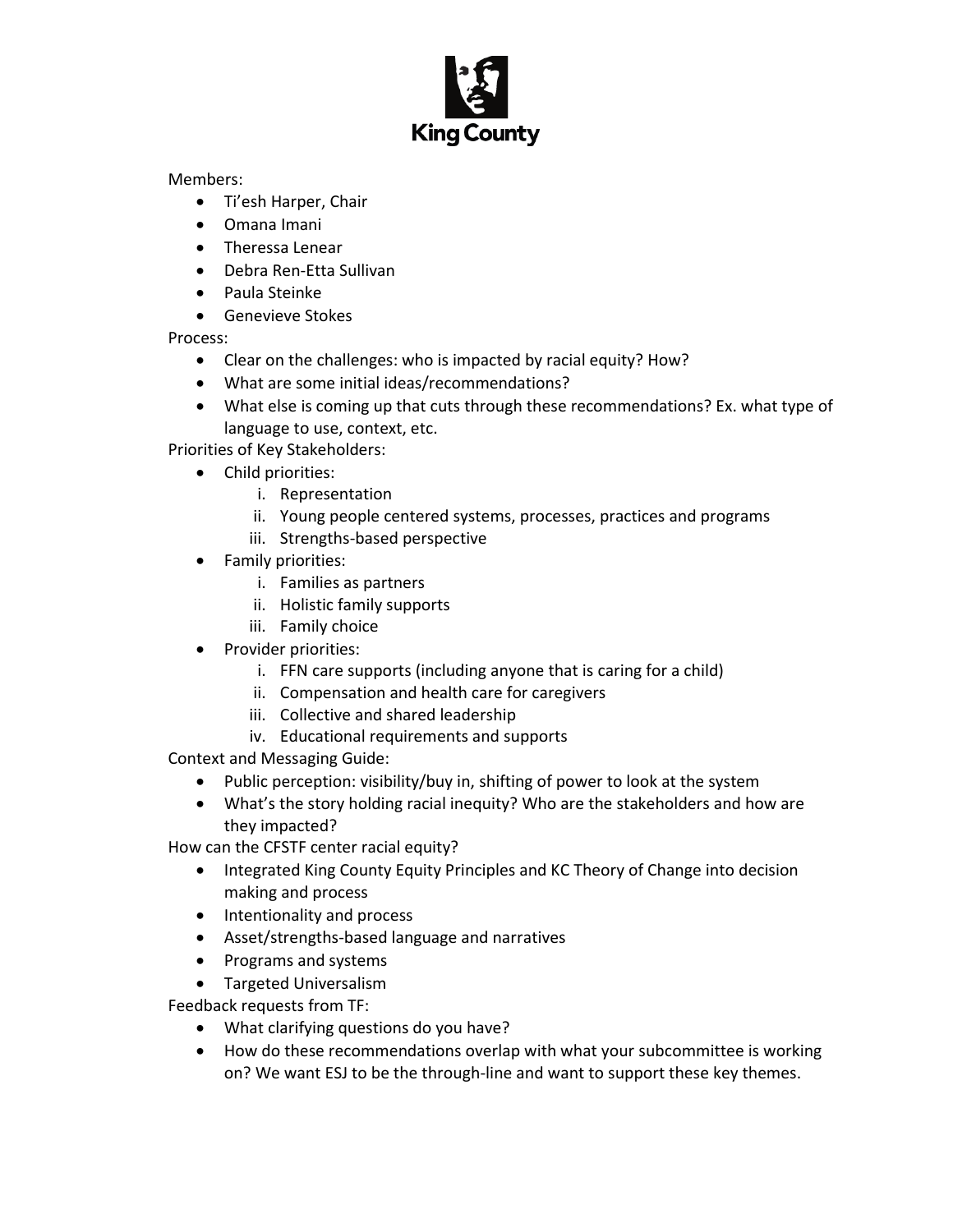

• How can we ensure that all our recommendations are centering racial justice and equity as their primary lens?

*Questions from TF members:*

- Has your group put focus on immigrant and refugee challenges specifically, especially keeping the Public Charge rule in mind and our current pandemic? We are hearing so much from immigrant families about increased fear.
- I loved the emphasis on representation of BIPOC in the learning environment, and also new approaches to leadership. While leadership approaches are transformed, would you also call for BIPOC in leadership of child care organizations and systems?

# **6. Report-out: Inclusive Care and Supports 4:55-5:25**

Members:

- Nancy Ashley, Chair
- Nela Cumming, Encompass
- Ti'esh Harper, City Year Seattle/Parent
- Wendy Harris, Best Starts for Kids
- Natalie Lente, Child Care Resources
- Laura Kneedler, Northwest Center

Scope of subcommittee:

- Barriers and policy levers to increase access for children with developmental disabilities or delays, special health care needs, or those impacted by trauma, with areas of exploration including:
	- i. Coaching and consultation models to support providers in offering inclusive care
	- ii. Financial incentives for providers caring for children with special needs
	- iii. Support for healing-centered approaches embedded in child care settings
- The Subcommittee has broadened its lens to address inclusivity issues beyond those involving children with disabilities or who are impacted by trauma, especially in regard to family, friend and neighbor care.

Principles to guide recommendations:

- Let state lead where it has mandates, resources, infrastructure and expertise
- Apply theory of intersectionality in determining priority populations
- Coordinate decision from TF and leverage planned investments with BSK
- FFN supports and resources
- Recommendations for "quick wins" that are feasible, meaningful and visible, and which form the foundation for more expansive changes.

Initial areas of focus:

- Health/well-being consultation and coaching supports from a holistic lens
- Provide resources and supports to FFN caregivers
- Ensure universal design (UD) in use of PSTAA funds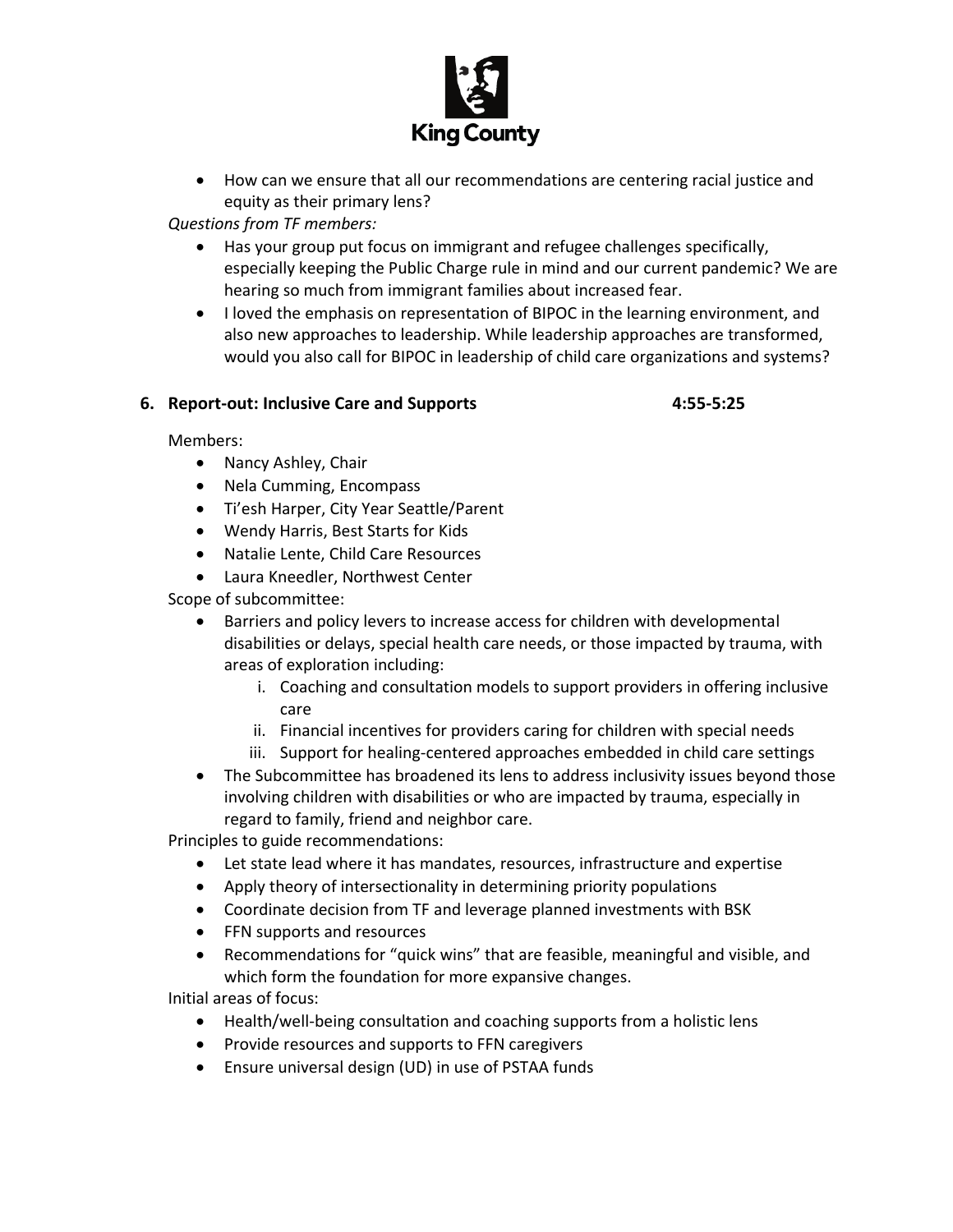

- Ensure that inclusive supports are fully integrated into all quality standards and quality improvement efforts
- Identify and provide opportunities to expand creative solutions at the intersection of racism and disability
- Ensure children, caregivers and families who have and are experiencing trauma receive support for healing, learn techniques for coping, and strategies for reducing trauma and toxic stress.

Recommendations:

- Increase compensation and benefits for all caregivers.
- Provide a supplemental subsidy program to increase accessibility for families choosing licensed and FFN care.
- Implement a viable business model for child care providers that includes living wages and generous benefits; affordable care that is accessible to those furthest from opportunities; and quality care for children – based on overwhelming science of the public benefit for investments in early learning.

Using an Equity Lens:

- What if the child care/early learning sector ended its systems that perpetuate segregation of children with disabilities and discrimination; disparities that shortchange families who choose family, friend and neighbor care; and similar categorizations that result in disparities?
- What if new buildings, quality standards, curriculum, coaching and consultation reports, and resource allocations were based on principles of inclusivity and universal design?
- What if the child care/early learning systems were designed to support family choice for the care setting best for their child and family?

*Questions and feedback from TF:* 

- How is the work of this subcommittee
- School readiness:
	- i. Want to keep the overall goal of helping kids be successful in school and that school readiness remains a central piece of what we all hold during this process.
	- ii. School readiness also needs to reflect backwards for BIPOC they want children to feel visible, valuable and validated
- How do we put pressure on K-12 to do a warm handoff between child care providers and school-based programs?

## **7. Brief subcommittee report-outs 5:25-5:35**

Workforce and Compensation

- Living wages, benefits and paid time off
- Substitute pool
- Can King County do career and wage ladder even if the state doesn't?
- What are child care providers saying about what they need?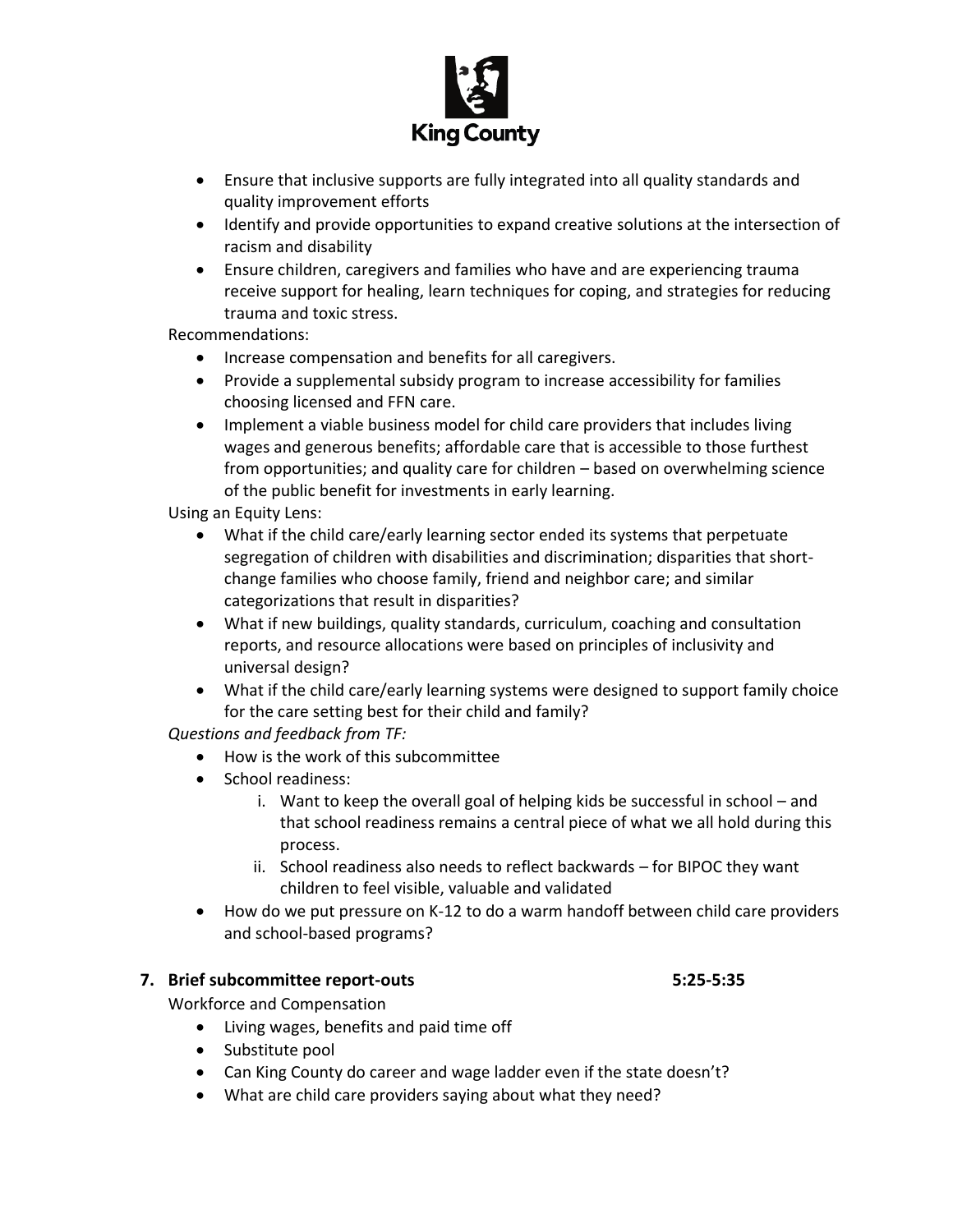

- Are we disproportionately losing providers of color?
- Provide incentives and supports for providers that have had to close due to COVID-19 as well as providers who have stepped up as leaders – i.e. don't want to lose businesses
- Maintain and increase pipeline of men in early learning centers

# Cost of Care

- Incentives to providers to provide infant and toddler care
- Financial support to keep current centers open
- Recognize high cost of care for infants and toddlers and impact on equity
- Support for non-traditional care hours
- Monitor impacts of COVID-19 on landscape
- Flesh-out adopting the Child Care Assistance Program

# **8. Spotlight: School-aged care 5:35-5:55**

David Beard, School's Out Washington

- [dbeard@schoolsoutwashington.org](mailto:dbeard@schoolsoutwashington.org)
- 206-336-6922

School-Age Child Care

- Supports academic and social-emotional learning, keeps kids safe and fed, critical family supports
	- i. Conversation about summertime gaps in educational supports for lowincome and BIPOC families
- Defined as: having entered kindergarten through age 12 and represents 30% of children in licensed care
- School-aged kids are in three types of licensed care: school-age only (about 20% of all kids in licensed care), family homes, and child care 0-12 centers
- Field includes many types of licensed and unlicensed programming
- School-age only licensed child care (SACC) is currently exempt from QRIS, which sites involved in ELO quality system – particularly in King County

Subsidy – exempt programs do not qualify for a subsidy

Child Care Subsidy and Licensing is, has been, and should always be ages 01-12 for our kids and families.

ELO barriers and opportunities

- Resources and subsidy rates
- Access to program supports such as quality improvement and developmentallyappropriate professional development
- Information on and a systematic connection to the K12 system
- Developmentally-appropriate and SACC-Business-Focus Regulations
- Department and state support for the field

Statewide tool to browse Youth Program Directory (Elevate WA): <https://elevatewashington.org/directory/>